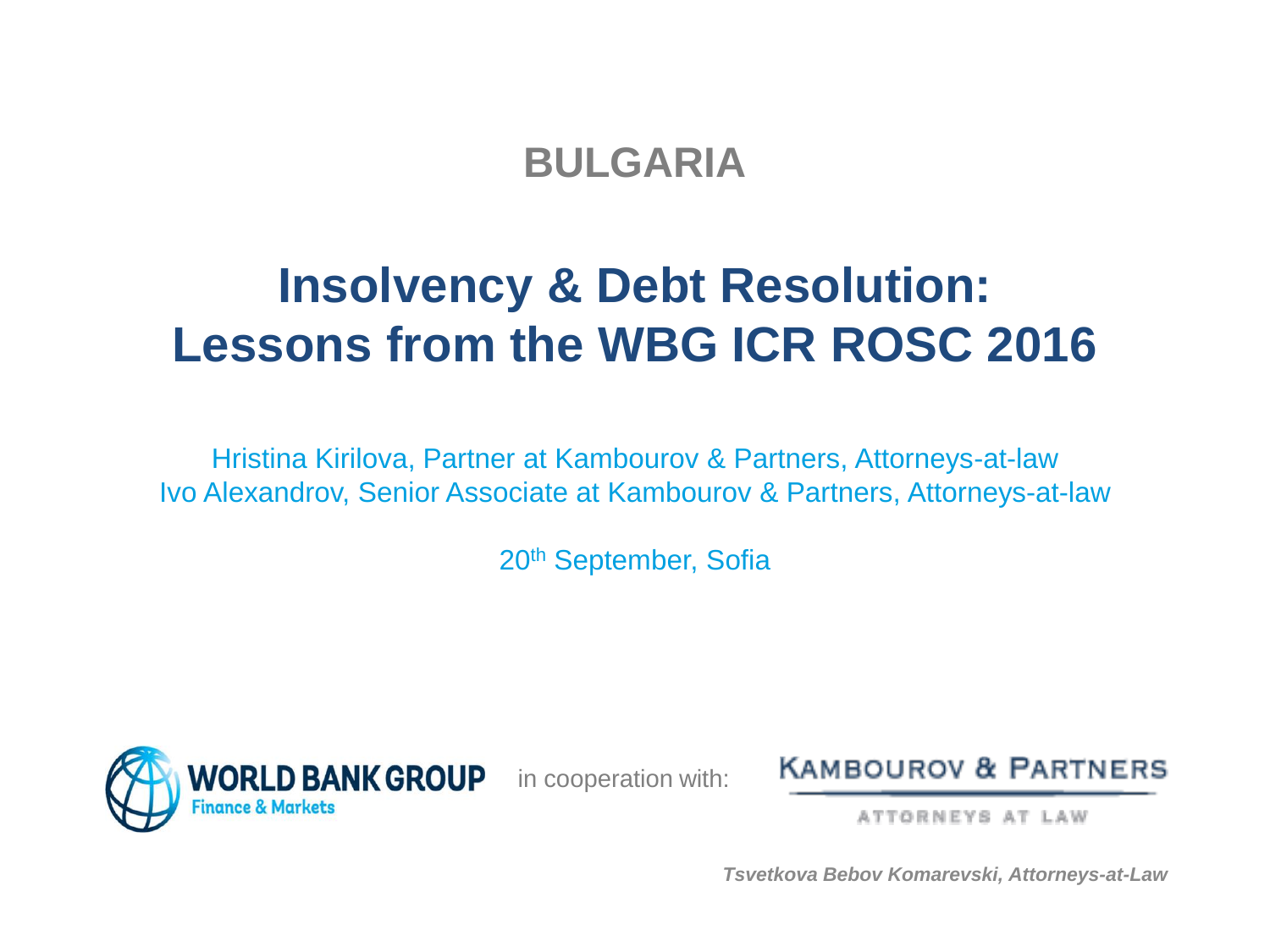### I. The World Bank Principles for Effective Insolvency and Creditor/ Debtor Regimes

- Broad-spectrum assessment tool:
- $\checkmark$  supporting countries to evaluate their commercial law systems
- $\checkmark$  assisting and proving commerce and economic growth
- $\checkmark$  sufficiently flexible to apply as a benchmark to all country systems
- The Principles comprise four major elements:

A/ Credit Environment

B/ Risk Management and Informal Workout Systems

C/ Insolvency Law Systems

D/ Implementation - Institutional and Regulatory Frameworks

*\*[http://pubdocs.worldbank.org/en/919511468425523509/ICR-Principles-Insolvency-Creditor-Debtor-](http://pubdocs.worldbank.org/en/919511468425523509/ICR-Principles-Insolvency-Creditor-Debtor-Regimes-2016.pdf)Regimes-2016.pdf*

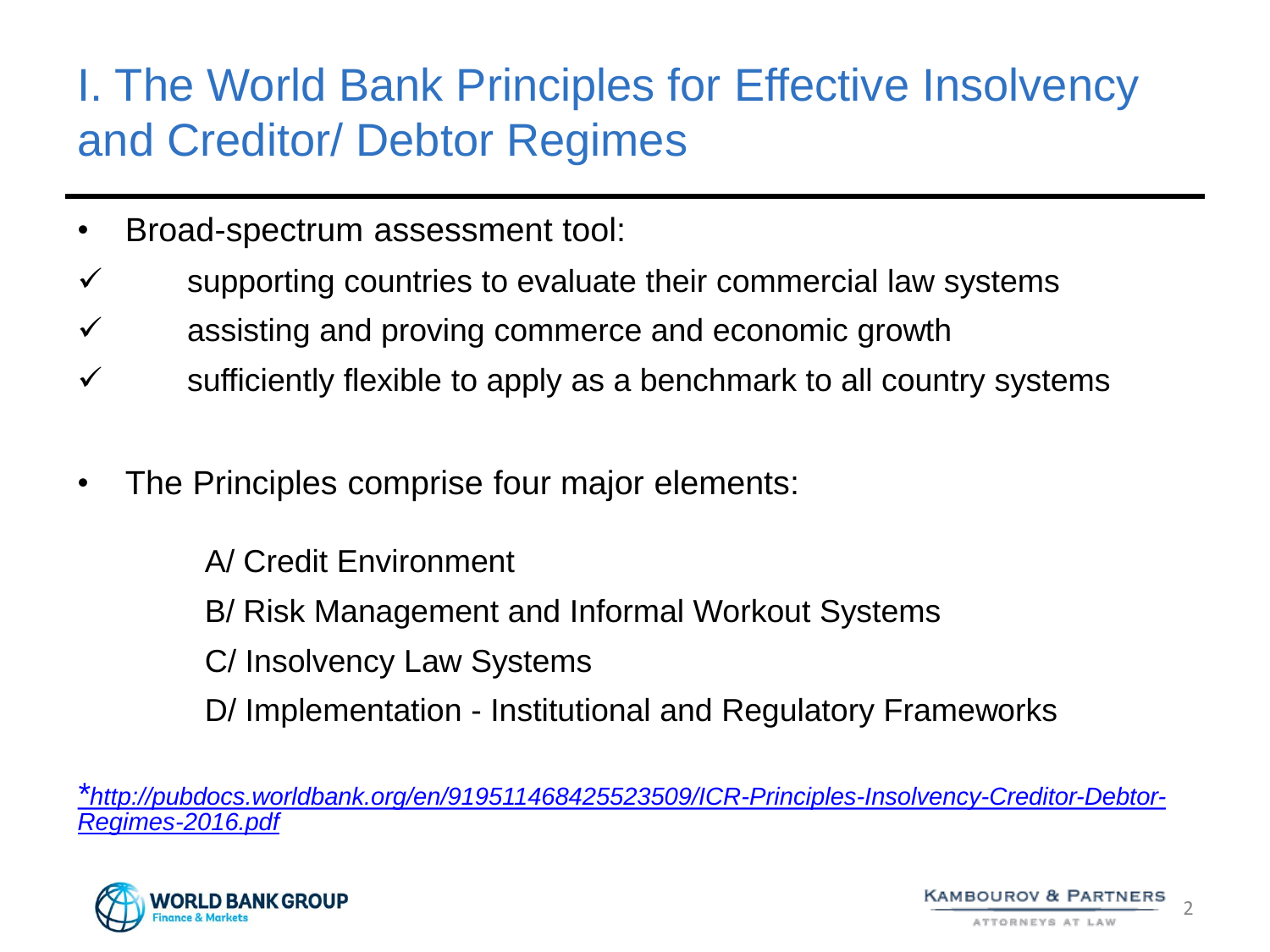### **1. Key findings of the WBG**

*A/ Credit Environment* 

- designed at facilitating broad access to credit at affordable rates through the widest possible range of credit products (secured and unsecured)
- the legal framework for security rights over immovable assets (mortgages) and movable assets is modern and quite comprehensive
- the enforcement of unpaid claims is highly inefficient and is the weakest link of the credit legal system in Bulgaria – generally considered as too complex, ineffective and slow

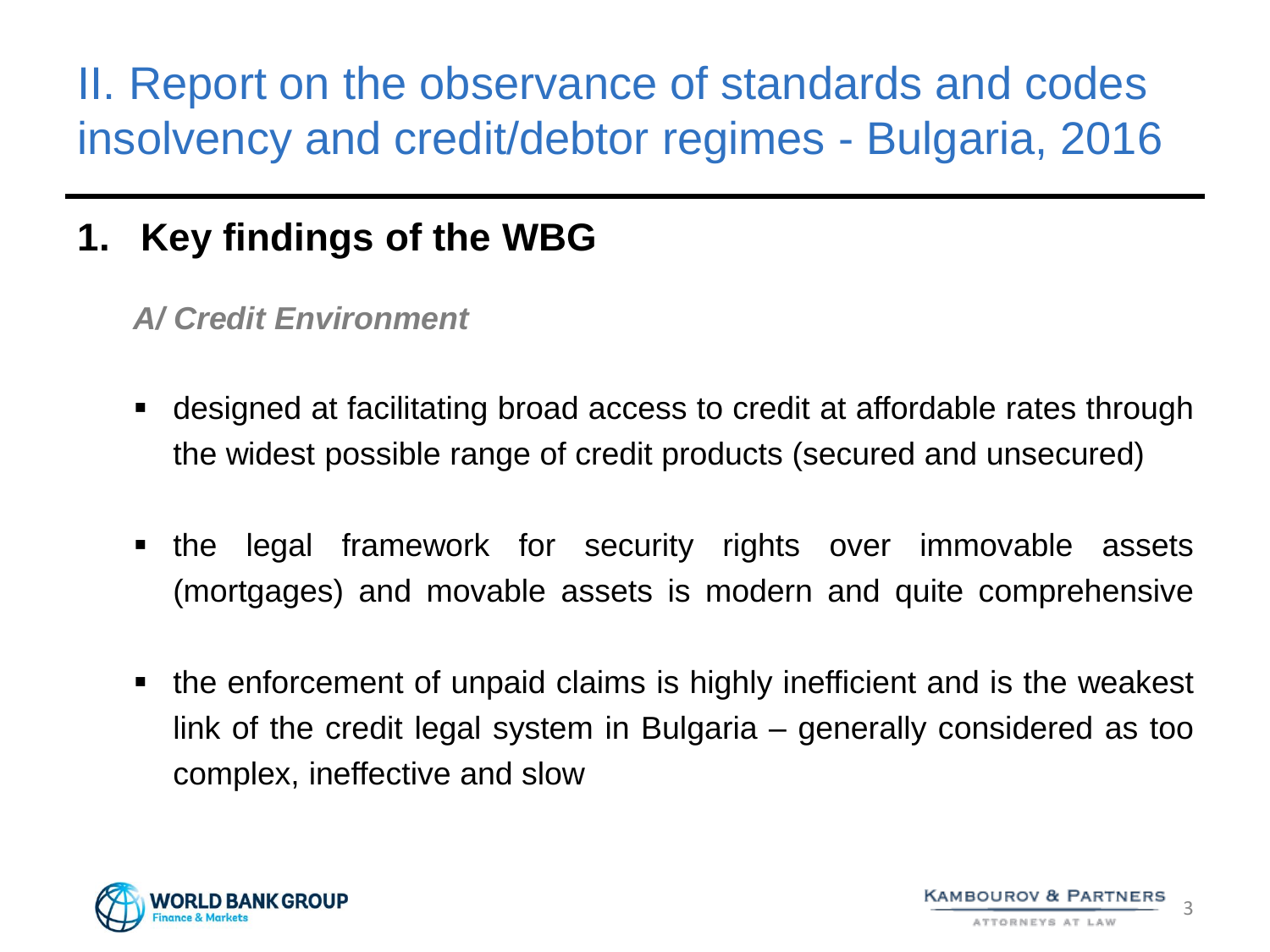### **1. Key findings of the WBG**

*B/ Risk Management And Corporate Workouts*

- not in compliance with a modern regime of directors' obligations in the period approaching insolvency
- a culture of out-of-court collective negotiation and agreements (workouts) to restore an enterprise financial viability is insufficiently developed in Bulgaria

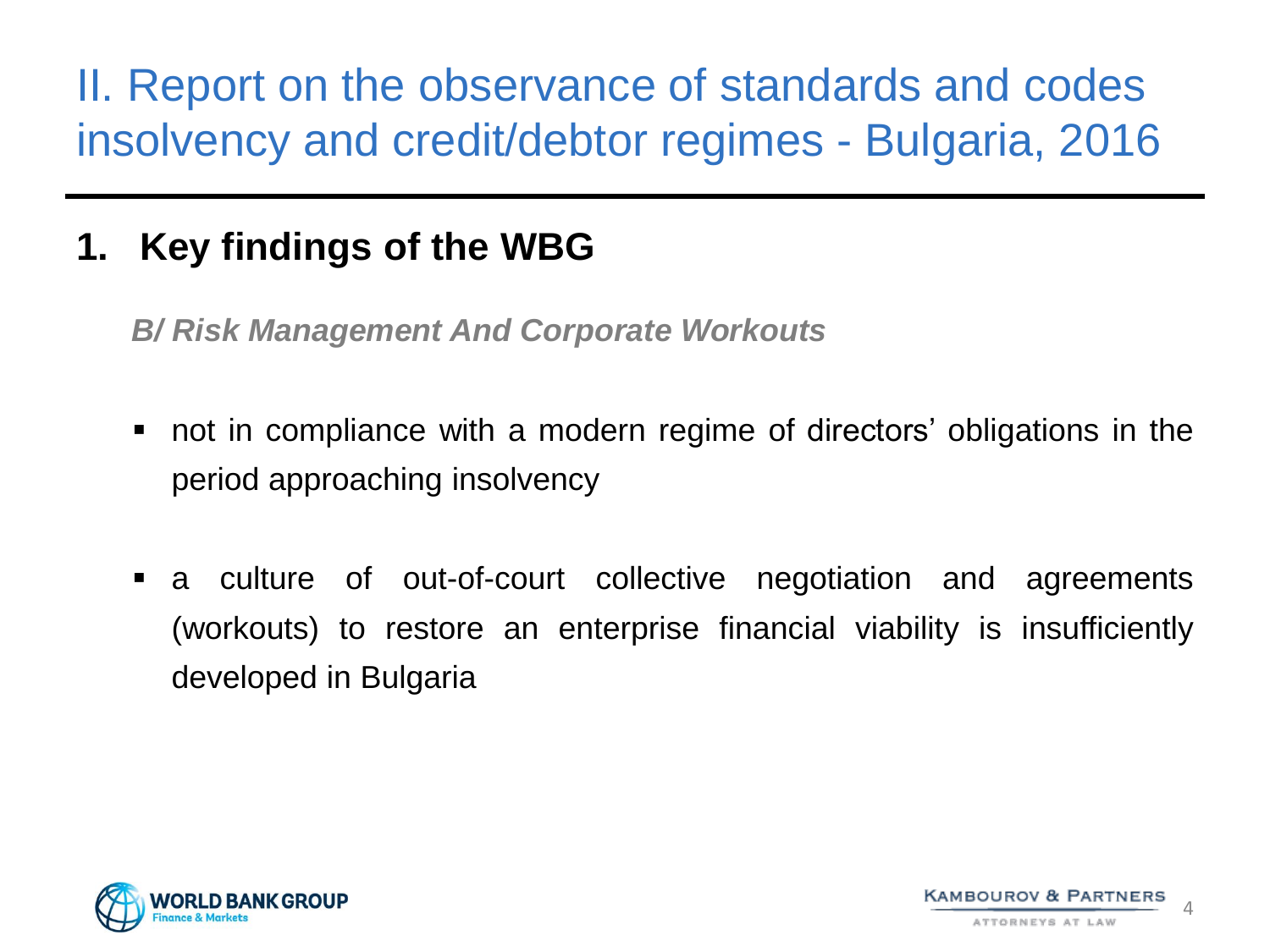### **1. Key findings of the WBG**

*C/ Insolvency Law Systems* 

- rather comprehensive but not working effectively in practice
- creditors do not regard insolvency as effective universal collection mechanisms
- often invoked at a late stage, perceived as a piece-meal liquidation of completely "dead" businesses, rather than method for rescue and recovery
- no balance between liquidation and reorganization in practice
- do not provide access to post-commencement finance

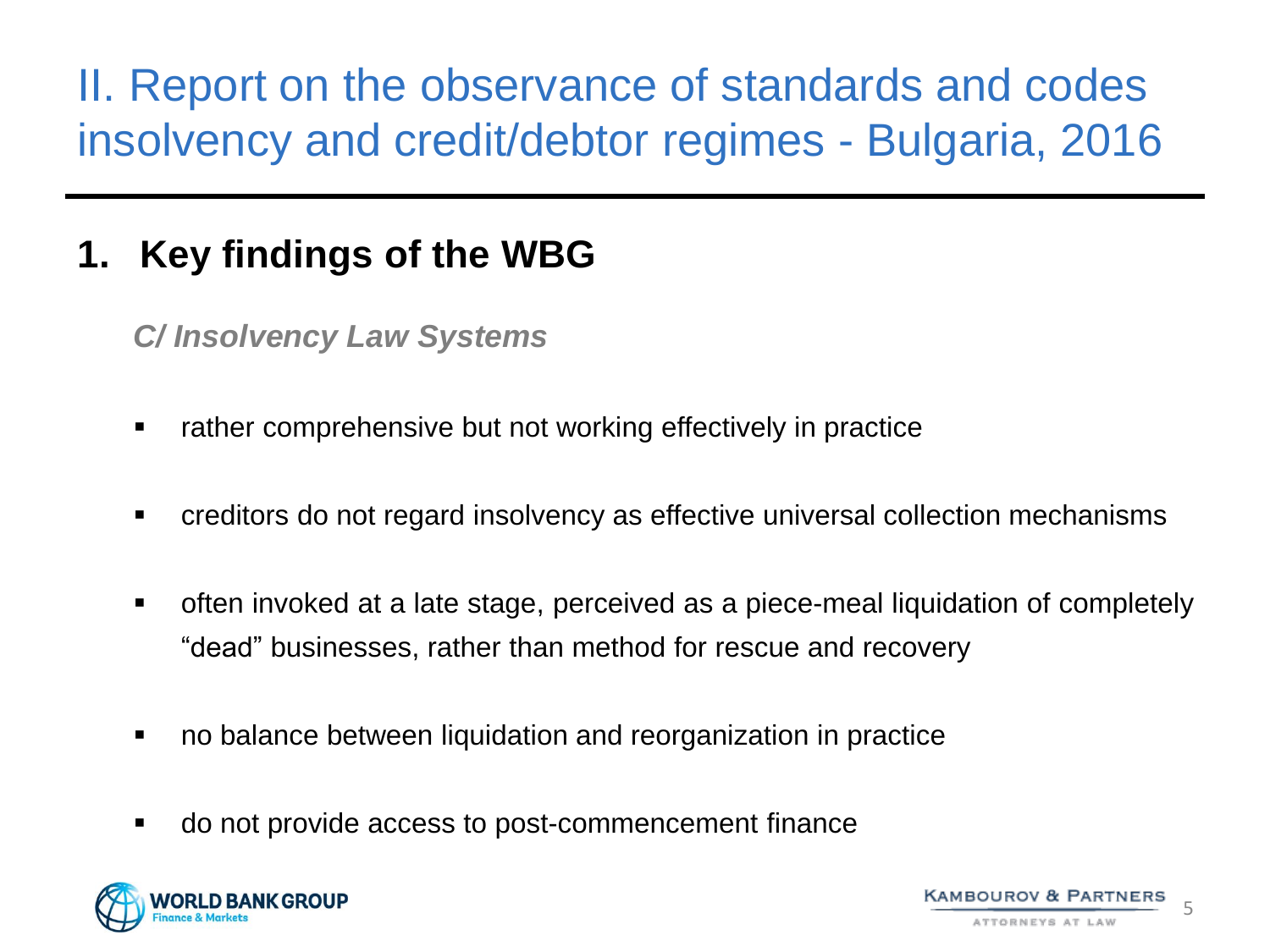#### **1. Key findings of the WBG**

*D/ Institutional & Regulatory Frameworks*

Integrity of participants in bankruptcy proceedings is a matter of concern to:

- **The Court**
- **The Creditors**
- **The Debtor**
- The Insolvency representatives



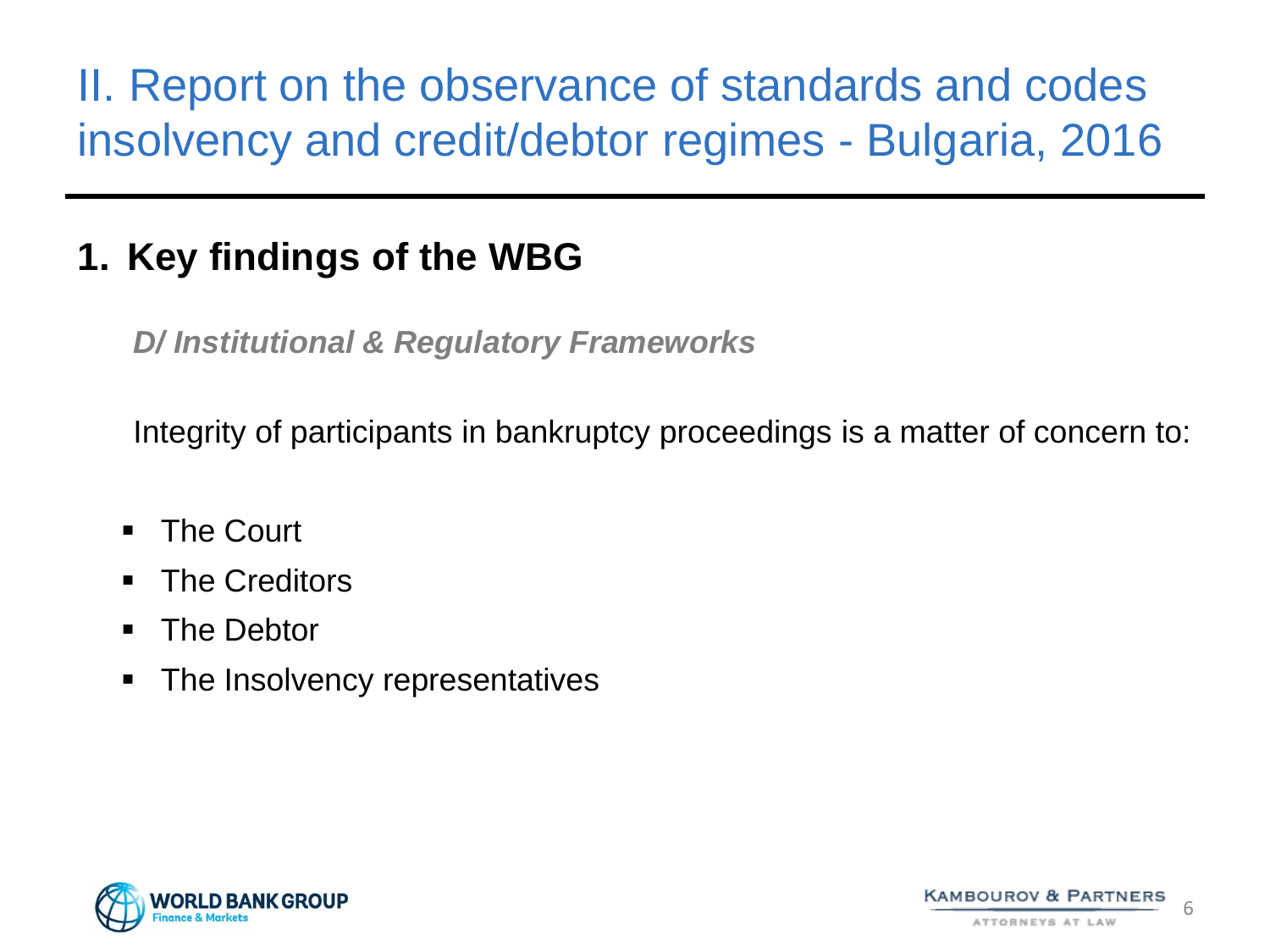#### **2. Key Policy Recommendations**

- Time is of the essence in insolvency proceedings: if business recovery is envisaged, prompt filing and quick commencement of the process is critical
- Establishing alternative dispute resolution systems to deal with the intercreditor conflicts that may arise in the context of a restructuring negotiation;
- Establishing an expedited reorganization procedure for processing and approving "prepackaged plans"
- Out-of-court-workouts
- Less formal than judicial reorganization, non-judicial, private, contractual arrangements between the debtor and its creditors